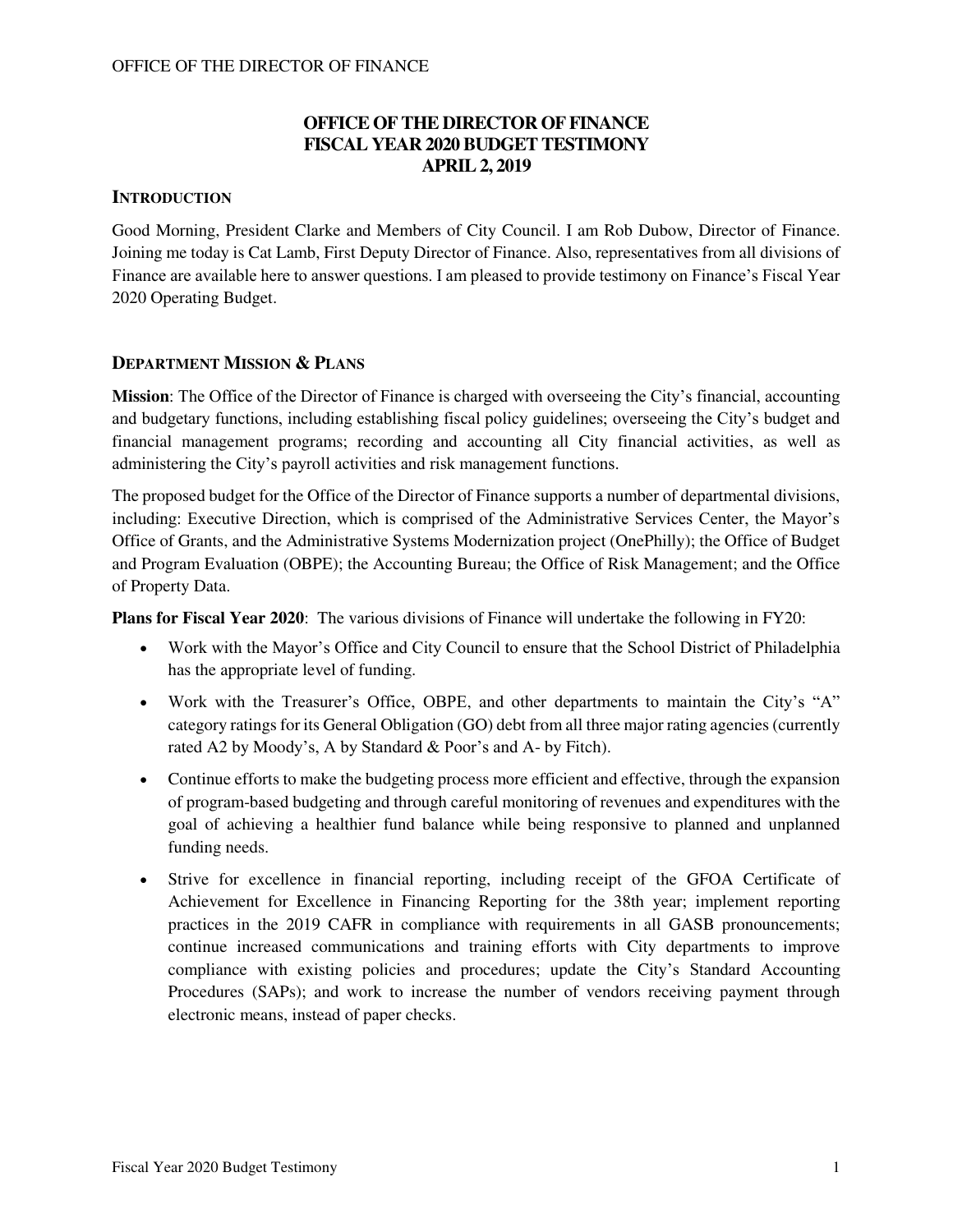- Attempt to secure new public and private resources; assist City agencies and programs to effectively manage grant funds; work with the Mayor's Office of Diversity and Inclusion, the Managing Director's Office, and the Department of Commerce to promote equitable practices and inclusive policies throughout the City's grant-seeking and grant management practices.
- Continue to leverage the City's new integrated Human Capital Management system, OnePhilly, which replaced the City's legacy payroll, pensions, human resources, and time entry systems with one integrated system, allowing for more efficient operation and improved services for employees. Make significant progress on the second phase of the Administrative Modernization effort, which will replace the City's financial and purchasing systems.
- Continue to work with OPA, providing project management and business analysis support for the implementation of the CAMA system, which is scheduled to go live in early 2020. In addition, OPD will continue efforts to develop a unique parcel identification number (PIN) that will be identical in all City systems for each individual property address, ensuring that property data is consistent across all City systems.
- Continue efforts to reduce the number and severity of worker injuries through improved worker safety, while managing cost and returning employees to normal function/work as quickly as possible. Continue efforts to recover costs from insured losses, property damage or worker injury caused by others, as well as reduce the City's exposure to liability claims and lawsuits arising from activities and operations of independent contractors and vendors.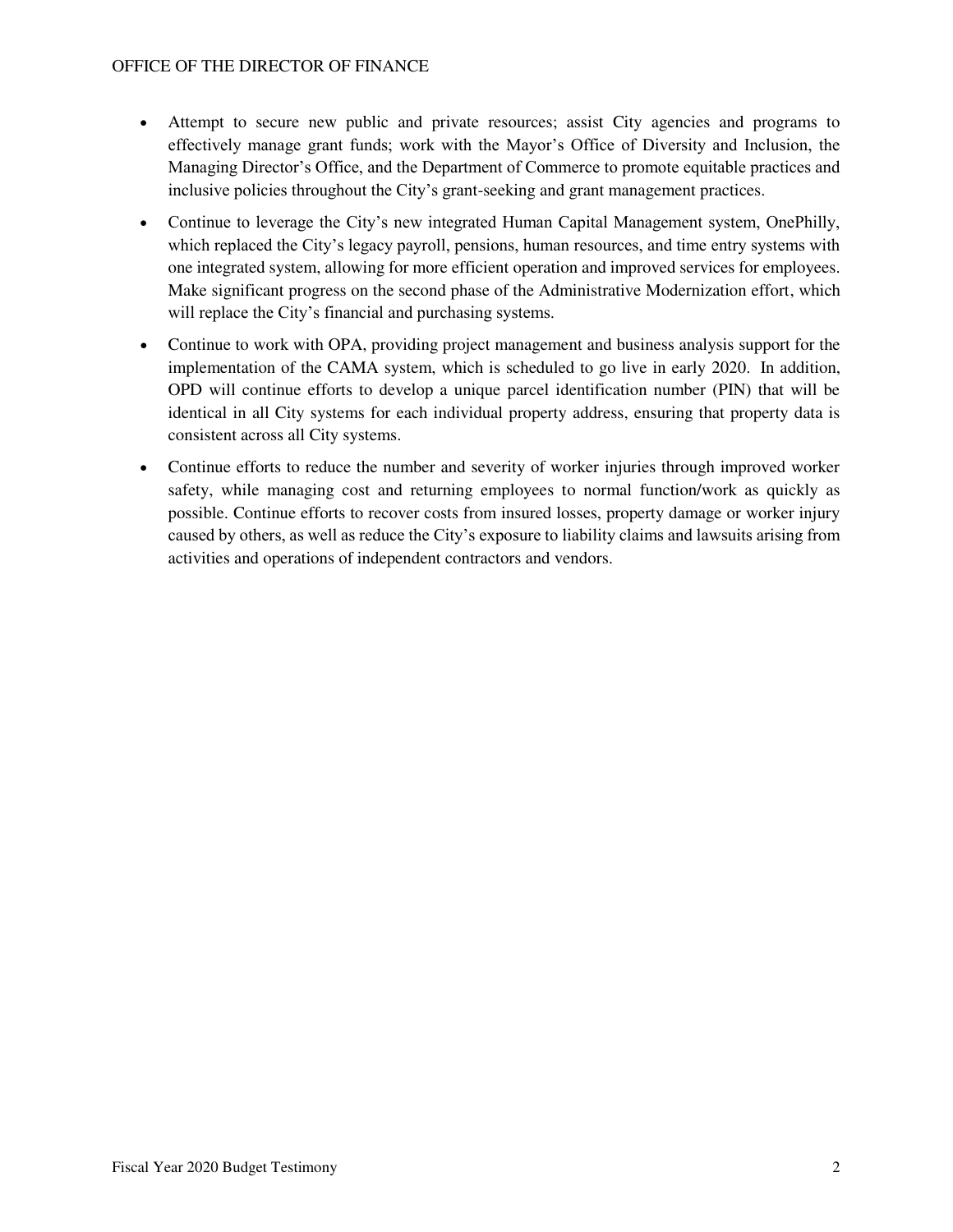# **BUDGET SUMMARY & OTHER BUDGET DRIVERS**

| <b>Staff Demographics Summary (as of November 2018)</b> |                   |           |           |           |  |  |  |  |  |
|---------------------------------------------------------|-------------------|-----------|-----------|-----------|--|--|--|--|--|
|                                                         | Minority<br>Total |           | White     | Female    |  |  |  |  |  |
| Number of Full-Time Staff                               | 114               | 75        | 39        | 79        |  |  |  |  |  |
| Number of -Exempt Staff                                 | 38                | 21        | 17        | 27        |  |  |  |  |  |
| Number of Executive Staff (deputy<br>level and above)   | 11                | 3         | 8         |           |  |  |  |  |  |
| Average Salary, Full-Time Staff                         | \$74,017          | \$64,111  | \$93,066  | \$69,447  |  |  |  |  |  |
| Average Salary, Exempt Staff                            | \$95,920          | \$85,799  | \$103,000 | \$92,650  |  |  |  |  |  |
| Average Salary, Executive Staff                         | \$139,892         | \$134,678 | \$141,847 | \$135,824 |  |  |  |  |  |
| Median Salary, Full-Time Staff                          | \$69,682          | \$53,059  | \$92,290  | \$62,866  |  |  |  |  |  |
| Median Salary, Exempt Staff                             | \$91,024          | \$85,490  | \$108,423 | \$90,000  |  |  |  |  |  |
| Median Salary, Executive Staff                          | \$149,350         | \$131,084 | \$151,925 | \$131,084 |  |  |  |  |  |

| <b>Employment Levels (as of November 2018)</b>            |                            |          |  |  |  |  |  |  |
|-----------------------------------------------------------|----------------------------|----------|--|--|--|--|--|--|
|                                                           | <b>Budgeted</b><br>in FY19 | Filled   |  |  |  |  |  |  |
| Number of Full-Time Positions                             | 123                        | 114      |  |  |  |  |  |  |
| Number of Exempt Positions                                | 39                         | 38       |  |  |  |  |  |  |
| Number of Executive Positions (deputy<br>level and above) | 10                         | 11       |  |  |  |  |  |  |
| Average Salary of All Full-Time Positions                 | \$71,735                   | \$74,017 |  |  |  |  |  |  |
| Median Salary of All Full-Time Positions                  | \$66,140                   | \$69,682 |  |  |  |  |  |  |

| <b>General Fund Financial Summary by Class</b>  |                 |                    |                 |                    |                 |                  |  |  |  |
|-------------------------------------------------|-----------------|--------------------|-----------------|--------------------|-----------------|------------------|--|--|--|
|                                                 | FY18 Original   | FY18 Actual        | FY19 Original   | FY19 Estimated     | FY20 Proposed   | Difference:      |  |  |  |
|                                                 | Appropriations  | <b>Obligations</b> | Appropriations  | <b>Obligations</b> | Appropriations  | <b>FY20-FY19</b> |  |  |  |
| Class 100 - Employee Compensation               | \$1,315,127,522 | \$1,323,542,195    | \$1,370,653,742 | \$1,386,283,847    | \$1,421,231,315 | \$34,947,468     |  |  |  |
| Class 200 - Purchase of Services                | \$3,201,430     | \$2,941,763        | \$3,201,430     | \$3,201,430        | \$3,201,430     | \$0              |  |  |  |
| Class 300/400 - Materials, Supplies & Equipment | \$103,109       | \$77,135           | \$103,109       | \$103,109          | \$103,109       | \$0              |  |  |  |
| Class 500 - Contributions                       | \$184,352,488   | \$139,136,587      | \$266,859,748   | \$266,859,748      | \$300,856,617   | \$33,996,869     |  |  |  |
| Class 800 - Payments to Other Funds             | \$0             | \$30,000,000       | \$8,366,704     | \$48,889,704       | \$61,917,000    | \$13,027,296     |  |  |  |
| Class 900 - Advances/Misc. Payments             | \$50,893,000    | \$0                | \$54,573,000    | \$53,573,000       | \$55,108,000    | \$1,535,000      |  |  |  |
|                                                 | \$1,553,677,549 | \$1,495,697,680    | \$1,703,757,733 | \$1,758,910,838    | \$1,842,417,471 | \$83,506,633     |  |  |  |

| <b>Contracts Summary (Professional Services only)</b> |              |              |              |              |              |                              |  |  |  |
|-------------------------------------------------------|--------------|--------------|--------------|--------------|--------------|------------------------------|--|--|--|
|                                                       | FY14         | <b>FY15</b>  | <b>FY16</b>  | <b>FY17</b>  | <b>FY18</b>  | <b>FY19 YTD</b><br>(Q1 & Q2) |  |  |  |
| Total amount of contracts                             | \$16,732,149 | \$14,387,548 | \$15,828,849 | \$15,071,114 | \$15,321,173 | \$16,171,000                 |  |  |  |
| Total amount to M/W/DSBE                              | \$4,656,525  | \$4,309,021  | \$4,792,539  | \$4,616,575  | \$6,168,809  | \$6,051,822                  |  |  |  |
| <b>Participation Rate</b>                             | 28%          | $30\%$       | $30\%$       | 31%          | 40%          | 37%                          |  |  |  |

| Total M/W/DSBE Contract Participation Goal (Public Works; Services,<br><b>Supplies &amp; Equipment: and Professional Services combined)</b> |             |             |      |  |  |  |  |
|---------------------------------------------------------------------------------------------------------------------------------------------|-------------|-------------|------|--|--|--|--|
|                                                                                                                                             | <b>FY18</b> | <b>FY19</b> | FY20 |  |  |  |  |
| M/W/DSBE Contract Participation Goal                                                                                                        | 35%         | 35%         | 35%  |  |  |  |  |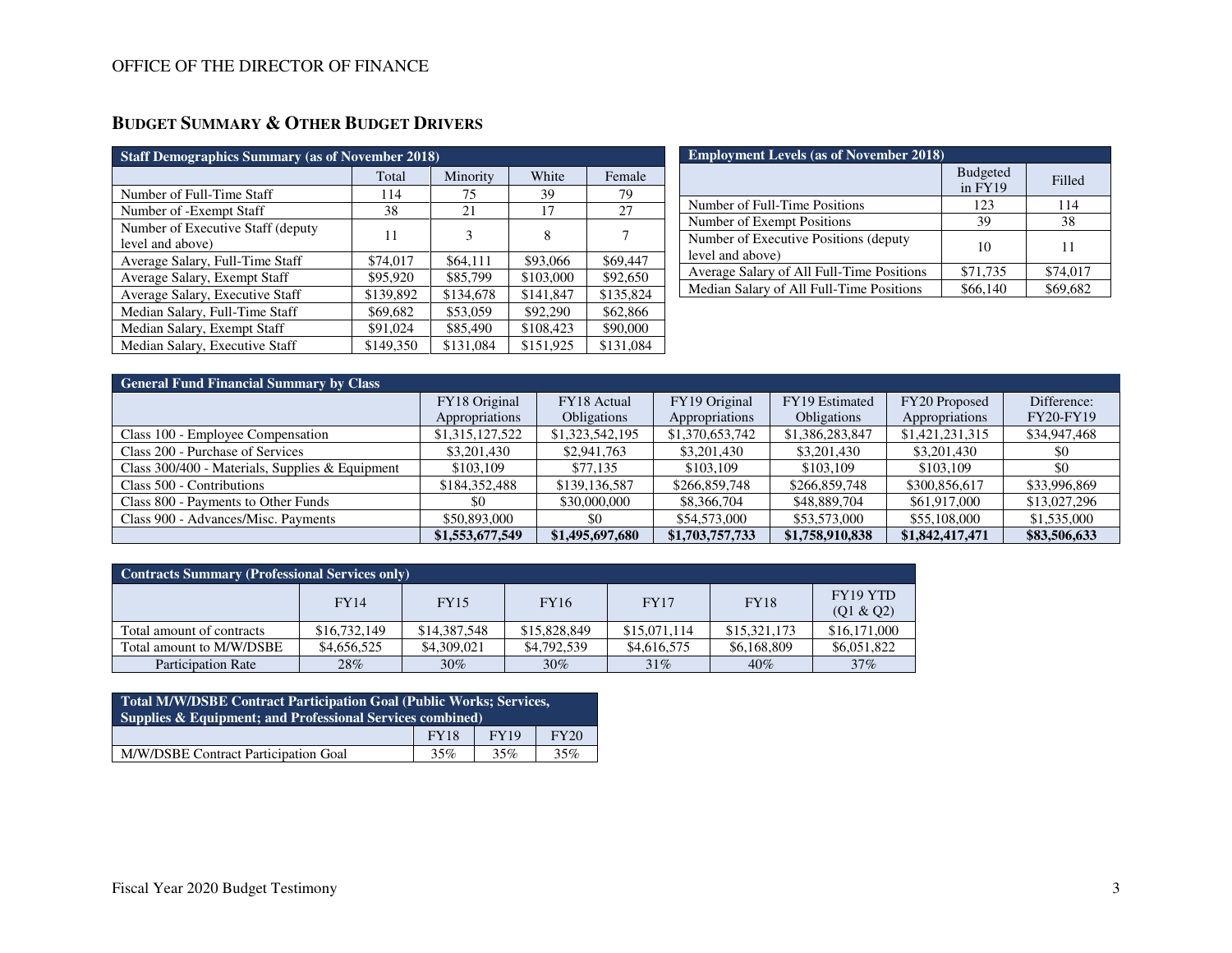## **PROPOSED BUDGET OVERVIEW**

### **Proposed Funding Request**:

The proposed Fiscal Year 2020 General Fund budget totals \$1,842,417,471 an increase of \$83.5 million over Fiscal Year 2019 estimated obligation levels. The \$83.5 million includes an increase of \$35 million in Class 100 costs; an increase of \$34 million in Class 500 costs; an increase of \$13 million in Class 800 costs and an increase of \$1.5 million in Class 900 costs. Direct General Fund appropriations proposed for the Finance Department's core budget (costs related to the operations of Finance) total \$15,787,334, an increase of \$84,619 over FY19 estimated obligation levels.

The Finance Department's proposed budget includes:

- \$1,421,231,315 in Class 100 funds, an increase of \$35 million over estimated FY19 obligation levels. This funding will fund fringe benefits and pensions costs for all City of Philadelphia General Fund employees and compensate 124 Finance Department employees. The \$35 million increase is a result of a \$30 million increase in pension costs; a \$4 million increase in fringe benefit costs, mostly related to healthcare costs; and a \$1 million increase in other Class 100 costs in Finance's core budget, raising the total Class 100 core budget from \$8,044,694 to \$9,084,313.
- \$3,201,430 in Class 200 funds for the purchase of services, unchanged from FY19.
- \$103,109 in Class 300/400 funding for materials, supplies and equipment, unchanged from FY2019.
- \$301 million in Class 500 funds for contributions, an increase of \$34 million. This includes the City's \$214 million contribution to the School District, an increase of \$33 million over the FY19 level; \$33.8 million for Community College of Philadelphia, an increase of \$1.4 million over the estimated FY19 obligation level; \$3.6 million to fund other City contributions, a decrease of \$1 million from the FY19 level; and \$49 million to fund indemnities, an increase of \$466,000 over the FY19 obligation level.
- \$61,917,000 in Class 800, a \$13,027,296 increase over FY19. This includes funding for the budget stabilization reserve fund, the housing trust fund and capital.
- \$55,108,000 in Class 900, a \$1,535,000 increase over FY19. This appropriation will provide a reserve to guard against potential cuts from the federal and state governments.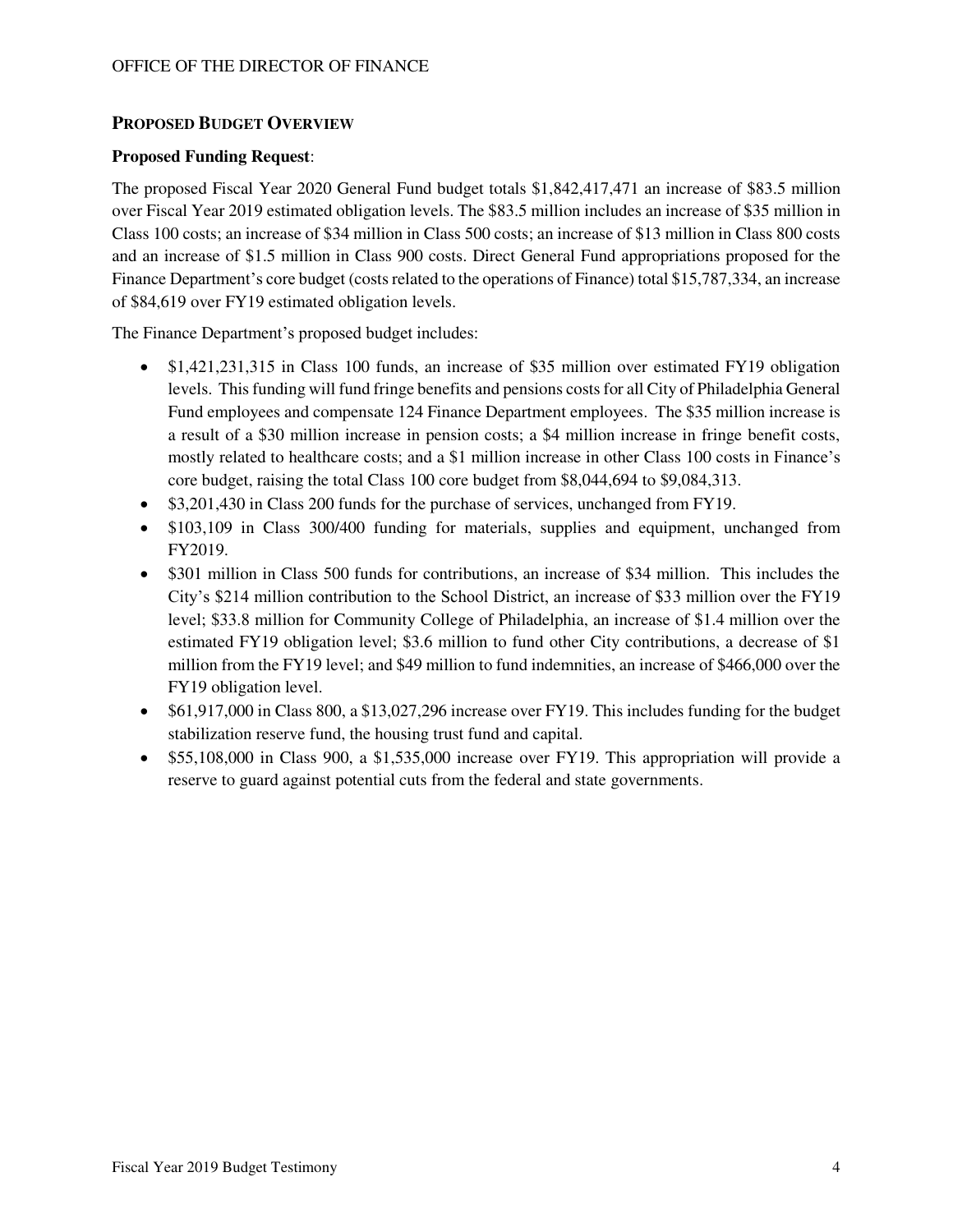## **STAFFING LEVELS**

The department is requesting 124 budgeted positions for FY20, an increase of one position over the FY19 budgeted level. With the addition of this position, the Office of the Director of Finance will be sufficiently staffed to carry out its mission.

## **NEW HIRES**

| New Hires (from $7/1/2\overline{017}$ to December 2017) |                                  |  |  |  |  |  |  |
|---------------------------------------------------------|----------------------------------|--|--|--|--|--|--|
|                                                         | <b>Total Number of New Hires</b> |  |  |  |  |  |  |
| Black or African<br>American                            |                                  |  |  |  |  |  |  |
| White                                                   |                                  |  |  |  |  |  |  |
| Total                                                   |                                  |  |  |  |  |  |  |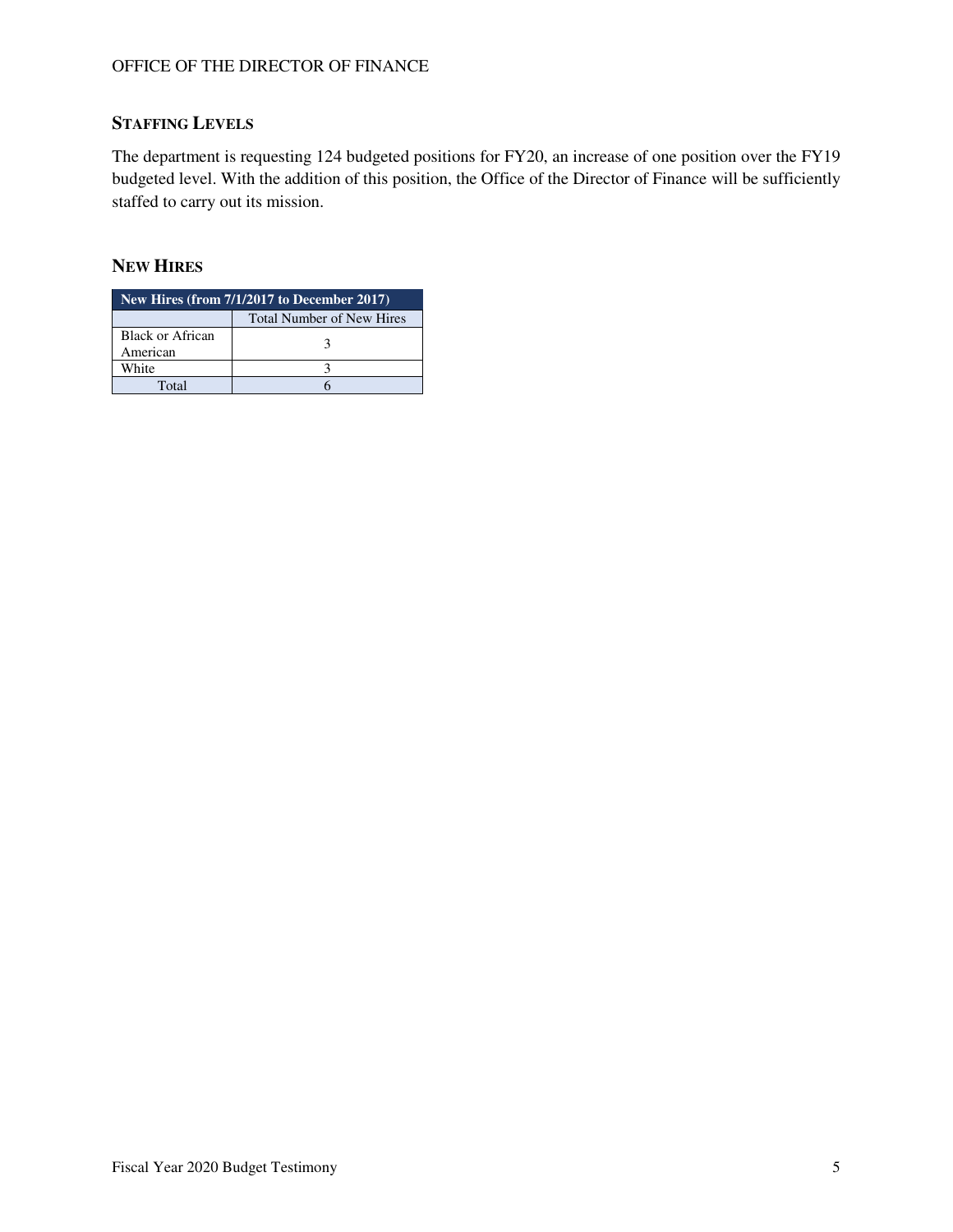### **PERFORMANCE, CHALLENGES, AND INITIATIVES**

#### **EXECUTIVE DIRECTION PROGRAM**

## **FY20 Strategic Goals**

#### *Executive Direction*

• Maintain long-term stability of the City's finances while helping the City to achieve policy goals. *The Mayor's Office of Grants*

- Secure new public and private resources and ensure the successful implementation of existing public and private resources.
- Build the capacity of City agencies and programs to efficiently secure and manage grant funds.
- Manage strategic partnerships and strengthen collaborative relationships to increase access to grant resources and to improve program delivery.

*OnePhilly*

• Successfully transition to steady operational state when human resources, benefits, pensions, and time entry processes are all run on the new system.

| <b>FY20 Performance Measures</b>                                                                              |                                                  |                                                |                           |                           |
|---------------------------------------------------------------------------------------------------------------|--------------------------------------------------|------------------------------------------------|---------------------------|---------------------------|
|                                                                                                               | <b>FY18</b>                                      | FY19 YTD                                       | <b>FY19</b>               | FY20                      |
| Measure                                                                                                       | Actual                                           | $(Q1 + Q2)$                                    | Target                    | Target                    |
| Grants: Number of departments consulting with Grants to<br>pursue competitive grant applications <sup>1</sup> | 34                                               | 20                                             | 36                        | 36                        |
| Grants: Percentage of grant applications resulting in successful<br>award <sup>2</sup>                        | 28%                                              | N/A                                            | 30%                       | 32%                       |
| Executive Direction: Maintain or improve credit ratings <sup>3</sup>                                          | $A2, A, A-$<br>(negative)<br>outlook<br>Moody's) | $A2, A, A-$<br>(stable)<br>outlook<br>Moody's) | "A"<br>category<br>rating | "A"<br>category<br>rating |

*<sup>1</sup>The goal is to increase the number of departments. The Grants Office anticipates that through outreach and education, 8-10 additional departments will have the capacity to pursue competitive grant applicants in collaboration with the Grants Office.* 

*<sup>2</sup>This is an annual measure, and FY19 data will be available at year-end. Twenty-eight grants were submitted in FY18. The final acceptance rate for all grants submitted in FY18 is not yet known, as some grants submitted in Q4 have not yet been announced.* 

*<sup>3</sup> The City maintains its "A" category rating with all three rating agencies. In November 2018, Moody's Investor Service revised its outlook on the City's general obligation, tax-supported and pension obligation debt to stable from negative, noting the City's improved financial position at the end of FY18 and continued growth from Wage and Earnings tax and Property tax revenue.*

### **THE ACCOUNTING BUREAU PROGRAM**

### **FY20 Strategic Goals**

- Obtain the Certificate of Achievement for Excellence in Financial Reporting from GFOA.
- Implement new GASB pronouncements as required for each fiscal year CAFR.
- Encourage vendors to enroll in ACH for direct deposit payments by improving the vendor website.
- Provide timely and accurate processing of payroll and fringe benefits (employee benefits).

| <b>FY20 Performance Measures</b>                                                                                               |             |             |             |        |
|--------------------------------------------------------------------------------------------------------------------------------|-------------|-------------|-------------|--------|
|                                                                                                                                | <b>FY18</b> | FY19 YTD    | <b>FY19</b> | FY20   |
| Measure                                                                                                                        | Actual      | $(01 + 02)$ | Target      | Target |
| Percentage of new Governmental Accounting Standards Board<br>$(GASB)$ pronouncements implemented by required date <sup>1</sup> | $100\%$     | N/A         | $100\%$     | 100%   |
| Percentage of paid vendors enrolled in ACH automatic payments <sup>2</sup>                                                     | 59%         | 59%         | 70%         | 75%    |

*<sup>1</sup>This is an annual measure, and FY19 data will be available at year-end. GASB pronouncements are implemented through the CAFR, which is completed at the end of February.* 

*<sup>2</sup>Accounting aims to reduce the numbers of vendors receiving paper checks and increase the number of vendors receiving payment through electronic automated clearing house (ACH). The percentage of paid vendors enrolled in ACH automatic payments increased by 12% from FY17 to FY18. Finance will increase its efforts to further improve vendor ACH enrollment in FY19 and in FY20. The City's new contracting requirement for vendors to receive payment via ACH should also help improve this percentage.*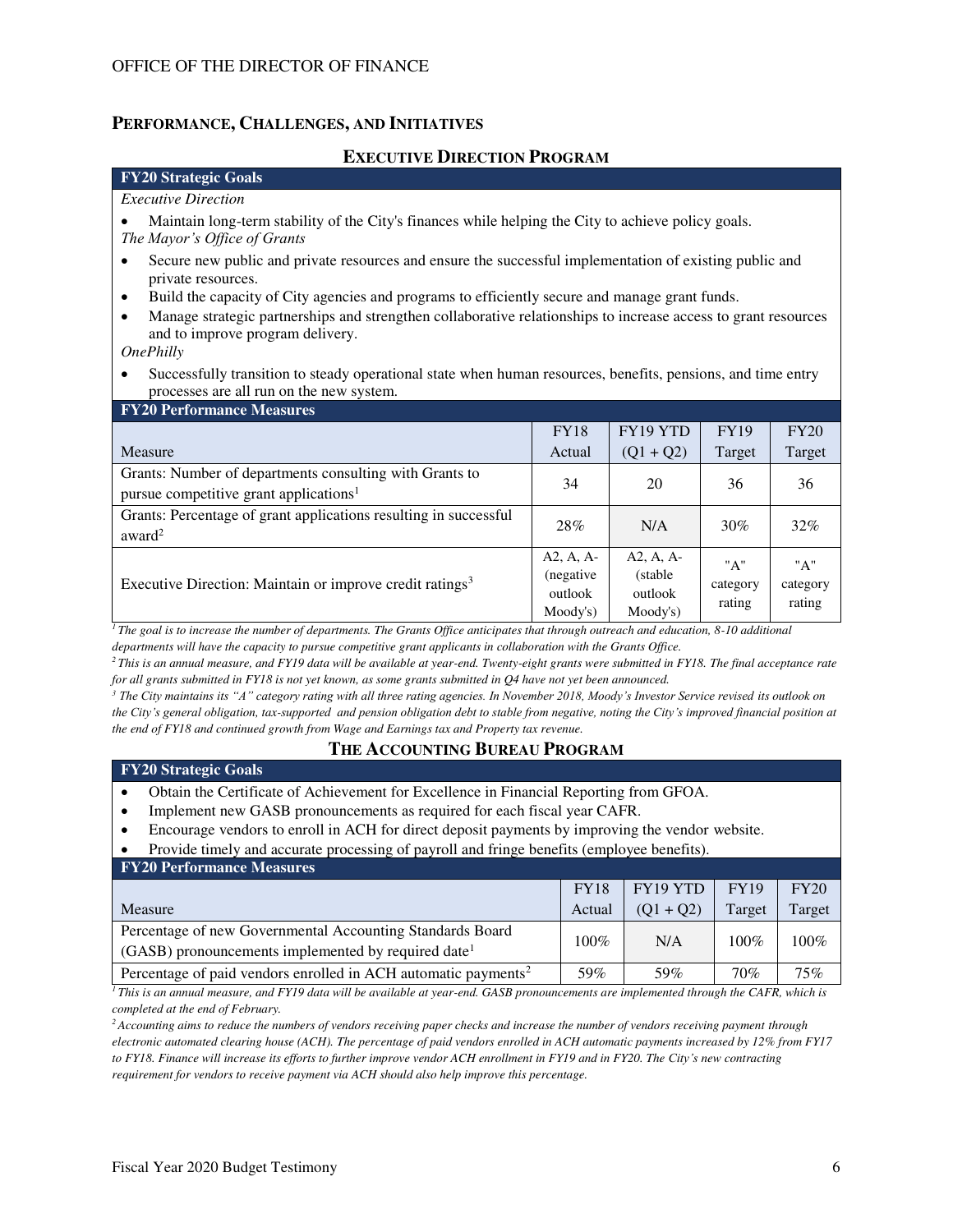## **THE OFFICE OF BUDGET AND PROGRAM EVALUATION (OBPE) PROGRAM**

#### **FY20 Strategic Goals**

- Obtain the Distinguished Budget Presentation Award from GFOA.
- Continue to budget appropriately for all departments to ensure efficient and effective delivery of the City's services to Philadelphians and to serve all Philadelphians equitably, while balancing the City's short-term needs and long-term fiscal health.
- Expand program-based budgeting from 43 departments to all departments by FY21 (most of this work will be completed in FY20).
- Maintain and strengthen long-term fiscal stability by meeting fund balance goals and add funding to the City's budget stabilization reserve (rainy day) fund for the first time.
- Replace legacy capital budget management systems.

| <b>FY20 Performance Measures</b>                               |             |             |                     |               |
|----------------------------------------------------------------|-------------|-------------|---------------------|---------------|
|                                                                | <b>FY18</b> | FY19 YTD    | <b>FY19</b>         | FY20          |
| Measure <sup>1</sup>                                           | Actual      | $(Q1 + Q2)$ | Target              | Target        |
| Percent change in the total dollar amount of General Fund      | $3.4\%$     | N/A         | 0 to $1\%$          | 0 to $1\%$    |
| revenue (actual) compared to budget (adopted) <sup>2</sup>     |             |             |                     |               |
| Percent change in the total dollar amount of General Fund      | $-0.8\%$    | N/A         | $-1$ to $0\%$       | $-1$ to $0\%$ |
| expenditures (actual) compared to budget (adopted) $3$         |             |             |                     |               |
| Ratio of actual unreserved General Fund fund-balance to actual | 8.1%        | N/A         | 6 to $8\%$          | 6 to $8\%$    |
| General Fund revenue <sup>4</sup>                              |             |             |                     |               |
| Total number of departments participating in program-based     | 31          | N/A         | $40 \text{ to } 45$ | 53            |
| budgeting <sup>5</sup>                                         |             |             |                     |               |

*<sup>1</sup> OBPE's measures are annual, and FY19 data will be available at year-end.*

*<sup>2</sup>Target is to be ≥ fiscal year projection.* 

*<sup>3</sup>Target is to be ≤ fiscal year projection.*

*<sup>4</sup>OBPE aims to grow the Fund Balance to 6-8% over the next 5-10 years.* 

*<sup>5</sup>The roll-out of program-based budgeting began in FY17. Each year, OBPE will include additional departments until this is implemented citywide.*

# **THE OFFICE OF PROPERTY DATA (OPD) PROGRAM**

#### **FY20 Strategic Goals**

• Complete the implementation of Phase 1 of the Computer-Assisted Mass Appraisal (CAMA) Project.

• Complete the implementation of Phase 1 of the Parcel Identification Number (PIN) Project.

#### **FY20 Performance Measures**

| F 1 20 I CHUI mance Measures                                                                                      |                                                                                                                                                                                                                                                            |                         |                                                                                                                                                                         |                                                        |
|-------------------------------------------------------------------------------------------------------------------|------------------------------------------------------------------------------------------------------------------------------------------------------------------------------------------------------------------------------------------------------------|-------------------------|-------------------------------------------------------------------------------------------------------------------------------------------------------------------------|--------------------------------------------------------|
| Measure <sup>1</sup>                                                                                              | FY18 Actual                                                                                                                                                                                                                                                | FY19 YTD<br>$(Q1 + Q2)$ | FY19 Target                                                                                                                                                             | FY20 Target                                            |
| Annual number of data<br>addressing project<br>improvement recommendations<br>completed as scheduled <sup>2</sup> | Item 3: Complete process for<br>documenting deed<br>discrepancies - $100\%$<br>completion;<br>Item 4: Develop and<br>implement citywide address<br>assignment policies - $25\%$<br>completion;<br><b>Identify Addressing</b><br>Authority - 50% completion | N/A                     | Complete two<br>recommendations –<br>implement citywide<br>address assignment<br>policies and identify<br>city addressing<br>authority;<br>PIN project 75 %<br>complete | Complete PIN<br>Project Phase                          |
| Percent complete of CAMA<br>implementation schedule <sup>3</sup>                                                  | $30\%$                                                                                                                                                                                                                                                     | 50%                     | 50% complete                                                                                                                                                            | Complete<br><b>CAMA</b><br>Project Phase<br>$1(100\%)$ |

*<sup>1</sup>OPD's measures are annual, and FY19 data will be available at year-end.*

*2 In FY17, OPD completed two recommendations and began implementing a third: 1) develop and adopt a consistent citywide address database format (completed), 2) re-design and implement processes for Unified Land Records System (ULRS) to support new address data and parcel*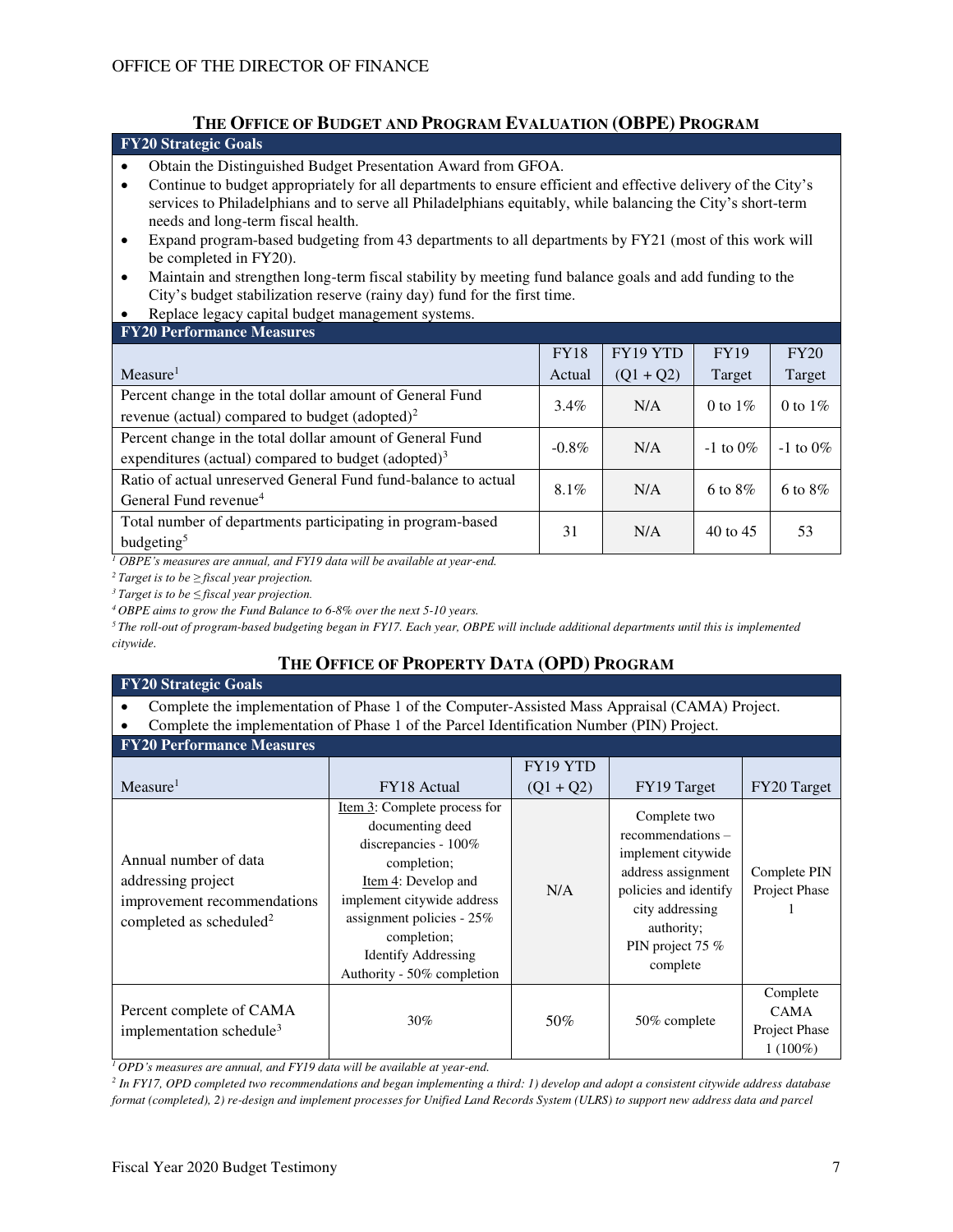## OFFICE OF THE DIRECTOR OF FINANCE

*identifier standards (completed), and 3) develop a process for documenting deed discrepancies and sharing this information with other city agencies (35% complete). In FY18, OPD completed the process for documenting deed discrepancies (#3 above), and began two additional recommendations: 4) develop and implement citywide address assignment policies (anticipate 25% completion), and 5) identify the City Addressing Authority (expects 50% completion). For FY19, OPD expects to complete the cityside address assignment project and the identification of the City addressing authority, and expects 75% completion on the PIN project.* 

*<sup>3</sup>This is a new measure for FY20. In FY21, the CAMA measure will be 100% percent complete for Phase 2 (Field Mobile - evaluators can confirm and update property information while in the field) and Phase 3 (Public Access - public can submit online applications for exemptions and appeals). The FY19 target will be exceeded.* 

## **THE RISK MANAGEMENT PROGRAM**

#### **FY20 Strategic Goals**

- Reduce the number of workers' injuries.
- Help return employees to normal function as quickly as possible.
- Reduce and limit the City's exposure to liability claims.
- Appropriately recover costs for damages caused to City property as well as costs associated with bodily injury to City workers caused by others.

| <b>FY20 Performance Measures</b>                                  |             |             |                          |                          |  |  |  |  |  |
|-------------------------------------------------------------------|-------------|-------------|--------------------------|--------------------------|--|--|--|--|--|
|                                                                   | <b>FY18</b> | FY19 YTD    | <b>FY19</b>              | FY20                     |  |  |  |  |  |
| Measure                                                           | Actual      | $(01 + 02)$ | Target                   | Target                   |  |  |  |  |  |
| Average number of police and firefighters on no duty <sup>1</sup> | 321         | 469         | 350                      | 400                      |  |  |  |  |  |
| Number of employee injuries                                       | 3.051       | 1,530       | A reduction<br>from FY18 | A reduction<br>from FY19 |  |  |  |  |  |
| Settlement cost for closed claims (in millions) <sup>2</sup>      | \$1.076     | \$0.235     | \$1.500                  | \$1.500                  |  |  |  |  |  |

*<sup>1</sup>There have been significant increases in the number of people on no duty. Risk continues to vet the numbers to discern the appropriate levels. <sup>2</sup>Beginning in FY19, Risk hired a new claims manager who changed claim adjudication policies and practices to closely align with the Law Department's practices. This has significantly reduced payouts, resulting in lower settlement costs. Risk facilitates collaboration among claim professionals and City defense counsel to provide direction and technical expertise that ensures cost-effective and appropriate case management strategies and claim dispositions. This category captures the settlement costs of General Fund claims only.*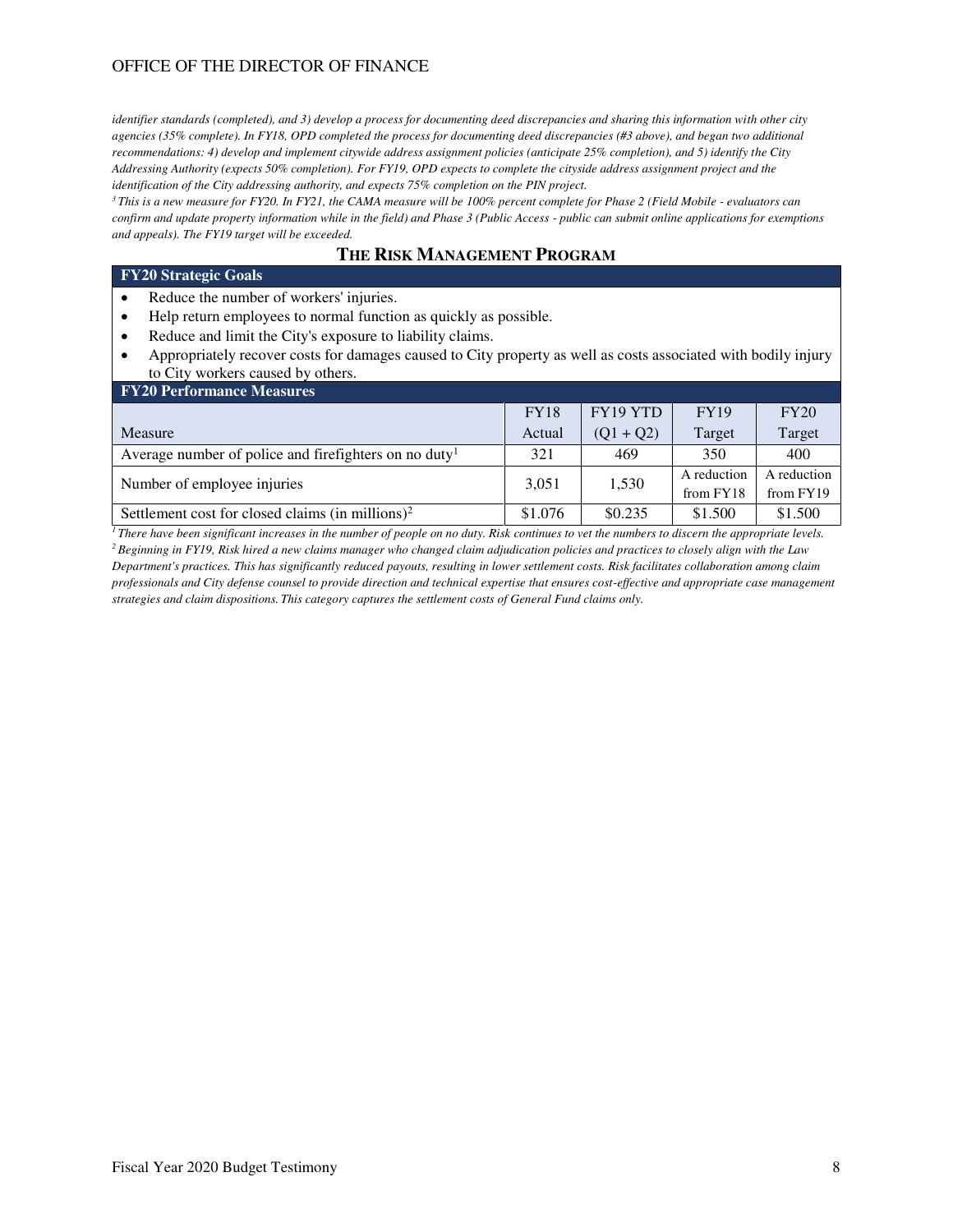## **OTHER BUDGETARY IMPACTS**

#### **Federal and State (Where Applicable)**

To mitigate against the risks of future state and federal funding cuts, the Plan includes an annual federal funding reserve of about \$55 million. While this reserve would help offset potential cuts, it represents only a small fraction of what the City projects to receive in grants from the state and federal government each year.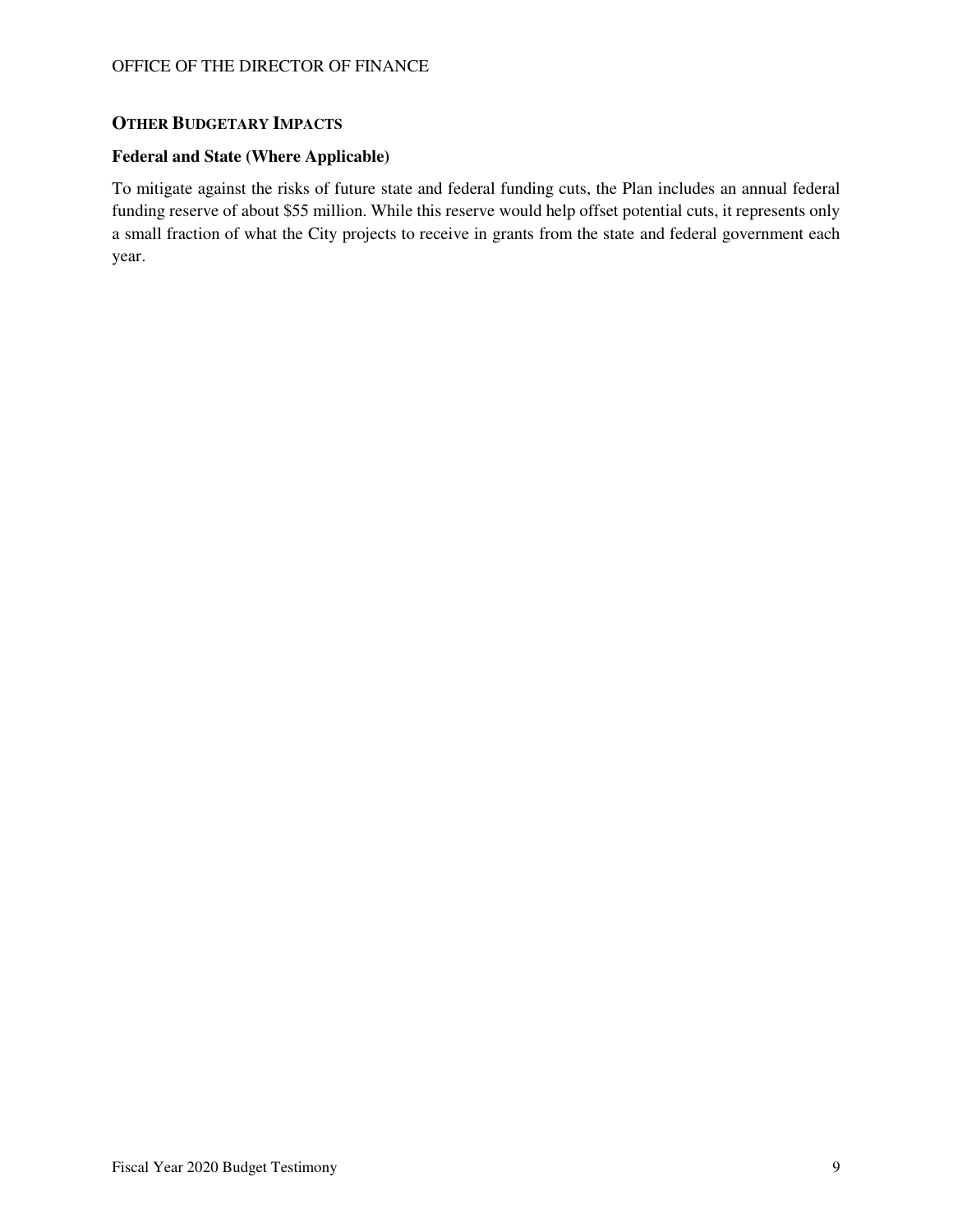## OFFICE OF THE DIRECTOR OF FINANCE

# **CONTRACTING EXPERIENCE**

| <b>M/W/DSBE Participation on Large Professional Services Contracts</b> |                                                                                |                                 |                          |                               |                           |                                                 |                                          |                                         |                                                   |                                                                                                                      |                                                      |
|------------------------------------------------------------------------|--------------------------------------------------------------------------------|---------------------------------|--------------------------|-------------------------------|---------------------------|-------------------------------------------------|------------------------------------------|-----------------------------------------|---------------------------------------------------|----------------------------------------------------------------------------------------------------------------------|------------------------------------------------------|
| Top Five Largest Contracts, FY19                                       |                                                                                |                                 |                          |                               |                           |                                                 |                                          |                                         |                                                   |                                                                                                                      |                                                      |
| Vendor Name                                                            | <b>Service Provided</b>                                                        | Dollar<br>Amount of<br>Contract | <b>RFP</b> Issue<br>Date | Contract<br><b>Start Date</b> | Ranges in RFP             | $%$ of<br>M/W/DSBE<br>Participation<br>Achieved | \$ Value of<br>M/W/DSBE<br>Participation | Total %<br>Participation<br>- All DSBEs | Total \$<br>Value<br>Participation<br>- All DSBEs | Local<br><b>Business</b><br>(principal<br>place of<br>business<br>located<br>within City<br>limits)<br>[yes $/$ no ] | Waiver for<br>Living Wage<br>Compliance?<br>[yes/no] |
|                                                                        | Medical health care,                                                           |                                 |                          |                               | MBE: 15-20%               | 12%                                             | \$878,822                                |                                         |                                                   |                                                                                                                      |                                                      |
| <b>PMA</b>                                                             | claims and litigation<br>mgt. services to<br>employees who<br>sustain service- |                                 |                          |                               | WBE: 10-15%               | 11%                                             | \$798,000                                |                                         |                                                   |                                                                                                                      |                                                      |
| Management<br>Corp                                                     | connected injuries                                                             | \$7,091,000                     | 11/20/2017               | 7/1/2018                      | <b>DSBE: Best Efforts</b> | $0\%$                                           | \$0                                      | 23%                                     | \$1,676,822                                       | no                                                                                                                   | no                                                   |
|                                                                        | Medical<br>examinations for                                                    |                                 |                          |                               | <b>MBE: Best Efforts</b>  | $0\%$                                           | \$0                                      |                                         |                                                   |                                                                                                                      |                                                      |
|                                                                        | uniformed                                                                      |                                 |                          |                               | <b>WBE: Best Efforts</b>  | $0\%$                                           | \$0                                      |                                         |                                                   |                                                                                                                      |                                                      |
| Bio-Care Inc                                                           | population of the<br>Fire Department                                           | \$2,200,000                     | 10/6/2017                | 7/1/2018                      | <b>DSBE: Best Efforts</b> | $0\%$                                           | \$0                                      | $0\%$                                   | \$0                                               | no                                                                                                                   | no                                                   |
|                                                                        | Insurance & Risk                                                               |                                 |                          |                               | MBE: 25-30%               | 100%                                            | \$900,000                                |                                         |                                                   |                                                                                                                      |                                                      |
| Lawton                                                                 | Management                                                                     |                                 |                          |                               | WBE: 25-30%               | $0\%$                                           | \$0                                      |                                         |                                                   |                                                                                                                      |                                                      |
| Associates                                                             | Services                                                                       | \$900,000                       | 3/12/2018                | 7/1/2018                      | <b>DSBE: Best Efforts</b> | $0\%$                                           | \$0                                      | 100%                                    | \$900,000                                         | yes                                                                                                                  | no                                                   |
|                                                                        | Legal services<br>related to City's                                            |                                 |                          |                               | MBE: 15-20%               | 37%                                             | \$1,650,000                              |                                         |                                                   |                                                                                                                      |                                                      |
|                                                                        | Employee<br>Disability/Worker's                                                |                                 |                          |                               | WBE: 15-20%               | 33%                                             | \$1,500,000                              |                                         |                                                   |                                                                                                                      |                                                      |
| Various<br>(6 vendors)                                                 | Compensation<br>Program                                                        | \$4,500,000                     | 3/20/2017                | 7/1/2017                      | <b>DSBE: Best Efforts</b> | $0\%$                                           | \$0                                      | 70%                                     | \$3,150,000                                       | yes                                                                                                                  | no                                                   |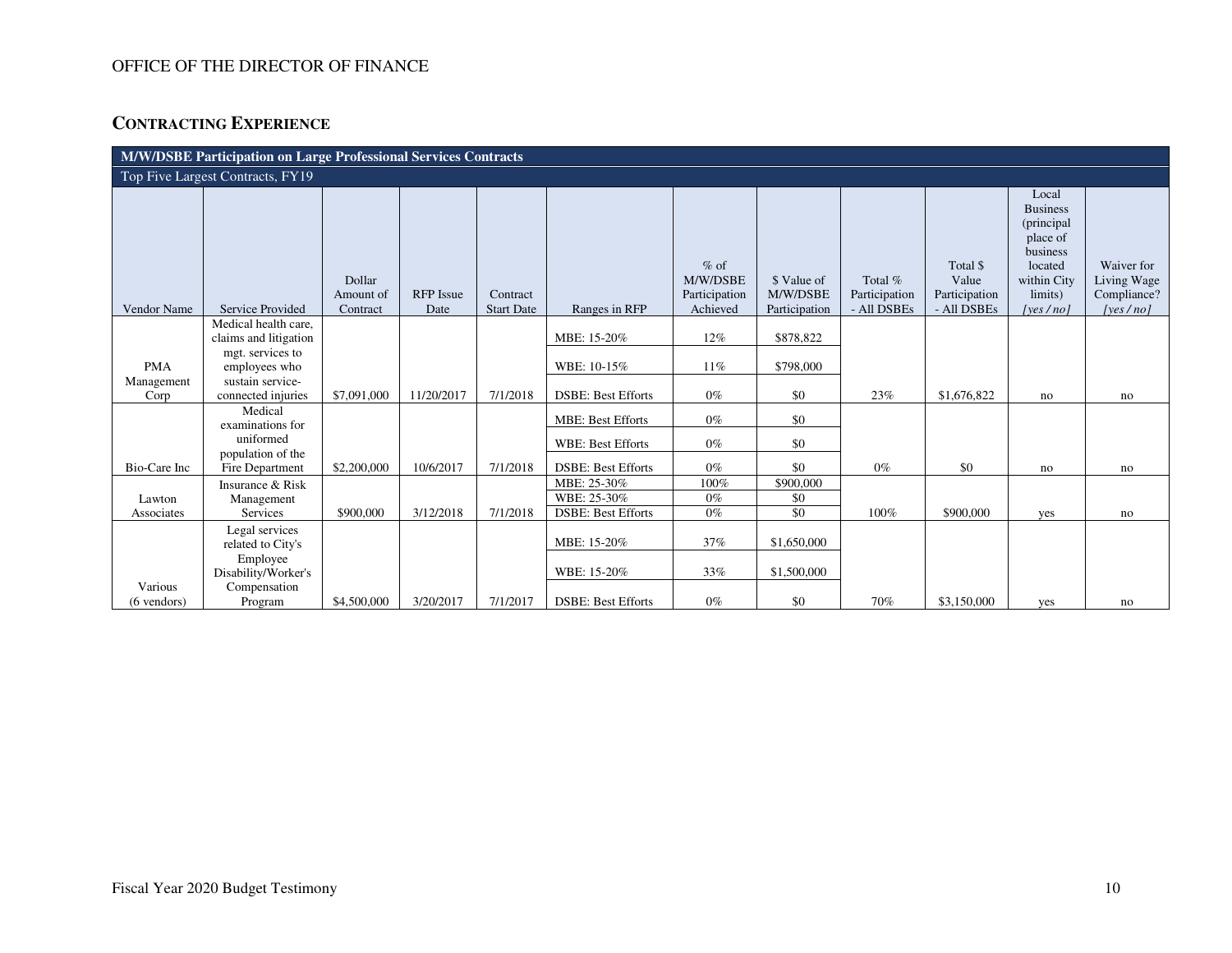# **EMPLOYEE DATA**

| <b>Staff Demographics (as of November 2018)</b> |                |           |                        |                  |                  |
|-------------------------------------------------|----------------|-----------|------------------------|------------------|------------------|
| <b>Full-Time Staff</b>                          |                |           | <b>Executive Staff</b> |                  |                  |
|                                                 | Male           | Female    |                        | Male             | Female           |
|                                                 | African-       | African-  |                        | African-         | African-         |
|                                                 | American       | American  |                        | American         | American         |
| Total                                           | 15             | 43        | Total                  | 2                | $\boldsymbol{0}$ |
| % of Total                                      | 13%            | 38%       | % of Total             | 18%              | $0\%$            |
| Average Salary                                  | \$72,129       | \$57,699  | Average Salary         | \$136,575        |                  |
| <b>Median Salary</b>                            | \$66,140       | \$47,306  | <b>Median Salary</b>   | \$136,575        |                  |
|                                                 | White          | White     |                        | White            | White            |
| Total                                           | 15             | 24        | Total                  | $\overline{2}$   | 6                |
| % of Total                                      | 13%            | $21\%$    | % of Total             | $18\%$           | 55%              |
| Average Salary                                  | \$103,013      | \$89,849  | Average Salary         | \$157,456        | \$136,615        |
| Median Salary                                   | \$98,017       | \$83,625  | <b>Median Salary</b>   | \$157,456        | \$136,475        |
|                                                 | Hispanic       | Hispanic  |                        | Hispanic         | Hispanic         |
| Total                                           |                | 3         | Total                  | $\Omega$         | $\overline{0}$   |
| % of Total                                      | $1\%$          | 3%        | % of Total             | $0\%$            | $0\%$            |
| Average Salary                                  | \$98,017       | \$57,732  | Average Salary         | \$0              | \$0              |
| <b>Median Salary</b>                            | \$98,017       | \$49,440  | <b>Median Salary</b>   | \$0              | \$0              |
|                                                 | Asian          | Asian     |                        | Asian            | Asian            |
| Total                                           | 4              | 6         | Total                  | 0                | 1                |
| % of Total                                      | 4%             | 5%        | % of Total             | $0\%$            | 9%               |
| Average Salary                                  | \$56,613       | \$77,377  | Average Salary         | \$0              | \$131,084        |
| Median Salary                                   | \$50,962       | \$75,385  | <b>Median Salary</b>   | \$0              | \$131,084        |
|                                                 | Other          | Other     |                        | Other            | Other            |
| Total                                           | $\overline{0}$ | 3         | Total                  | $\boldsymbol{0}$ | $\boldsymbol{0}$ |
| % of Total                                      | $0\%$          | 3%        | % of Total             | $0\%$            | $0\%$            |
| Average Salary                                  | \$0            | \$94,466  | Average Salary         | \$0              | \$0              |
| <b>Median Salary</b>                            | \$0            | \$91,690  | <b>Median Salary</b>   | \$0              | \$0              |
|                                                 | Bilingual      | Bilingual |                        | Bilingual        | Bilingual        |
| Total                                           | 7              | 8         | Total                  | $\theta$         | 1                |
| % of Total                                      | $6\%$          | 7%        | % of Total             | $0\%$            | 9%               |
| Average Salary                                  | \$66,026       | \$79,163  | Average Salary         | \$0              | \$131,084        |
| Median Salary                                   | \$65,288       | \$75,585  | Median Salary          | \$0              | \$131,084        |
|                                                 | Male           | Female    |                        | Male             | Female           |
| Total                                           | 35             | 79        | Total                  | 4                | 7                |
| % of Total                                      | 31%            | 69%       | % of Total             | 36%              | $64\%$           |
| Average Salary                                  | \$84,331       | \$69,447  | Average Salary         | \$147,010        | \$135,824        |
| Median Salary                                   | \$83,430       | \$62,866  | Median Salary          | \$149,350        | \$131,084        |